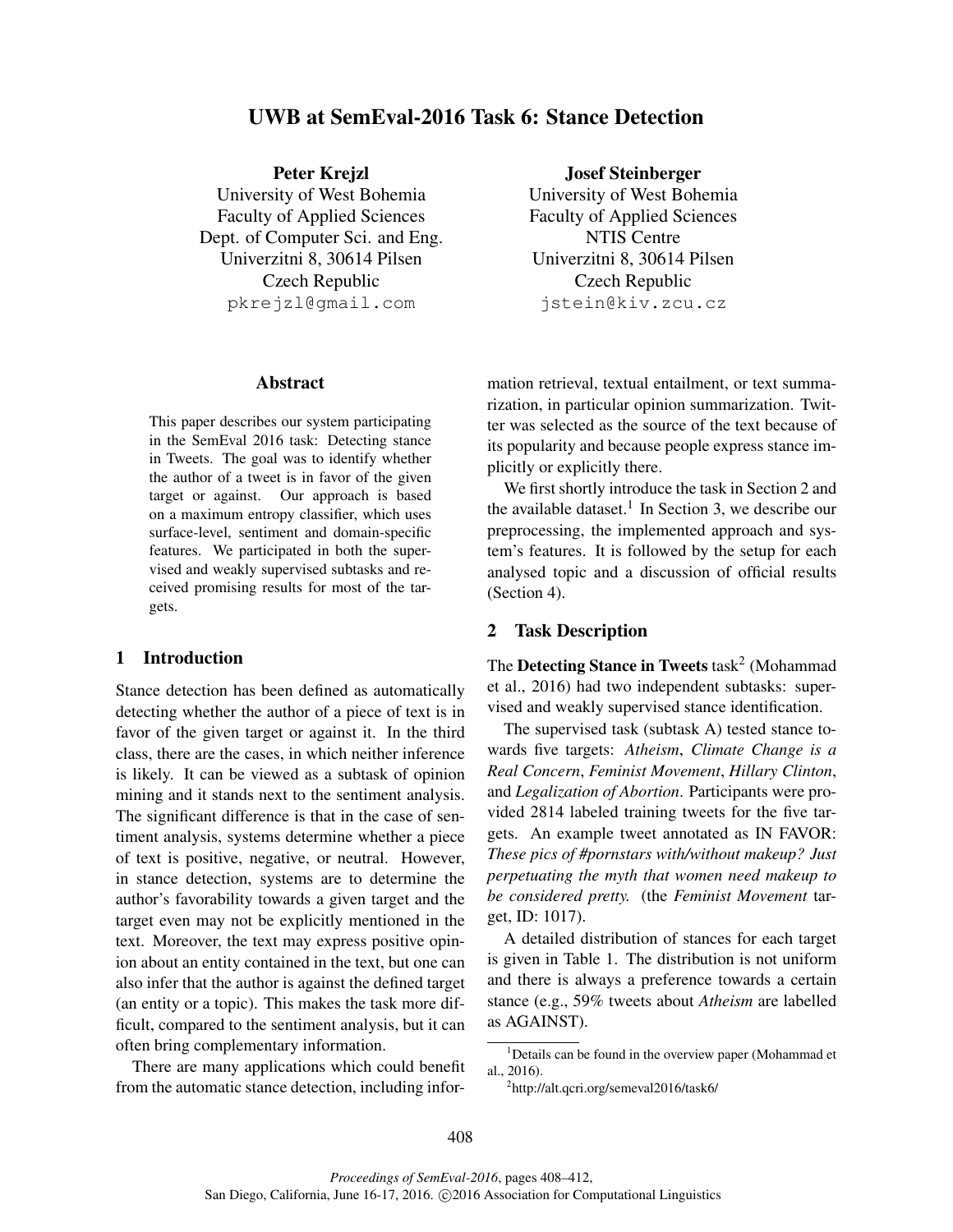It naturally reflects the real-world scenario, in which a majority of people tend to one of the stances. This is also depending on the source of the data. For example, in the case of *Legalization of Abortion*, we can assume that the distribution will be significantly different in religious communities than in atheistic communities.

For the weakly supervised task (subtask B), there were no labelled training data but participants could use a large number of tweets related to the single target: *Donald Trump*. Example: *There are so many reasons to dislike #HillaryClinton but Half Human and Half Orangutan #DonaldTrump takes it to next level.* (ID: 589371241204711424).

Due to Twitter legal requirements, the dataset for subtask B contained only tweet ids and participants had to download those tweets using the provided script. The dataset contains 78256 tweet ids generated by searching for the tags #DonaldTrump and #trump2016. Unfortunately, some of those tweets did not exist at the download time, as their authors removed them. Our dataset contained 69454 tweets.

| <b>Topic</b>        | FAV   | AG    | <b>NONE</b> | <b>TOT</b> |
|---------------------|-------|-------|-------------|------------|
| Atheism             | 92    | 304   | 117         | 513        |
|                     | (18%) | (59%) | (23%)       |            |
| Climate             | 212   | 15    | 168         | 395        |
| Change is a         | (54%) | (4%)  | (43%)       |            |
| <b>Real Concern</b> |       |       |             |            |
| Feminist            | 210   | 328   | 126         | 664        |
| Movement            | (32%) | (49%) | (19%)       |            |
| Hillary<br>$Clin-$  | 112   | 361   | 166         | 639        |
| ton                 | (18%) | (56%) | (26%)       |            |
| Legalization        | 105   | 334   | 164         | 603        |
| of Abortion         | (17%) | (55%) | (27%)       |            |

Table 1: Training data statistics. FAV = IN FAVOR, AG = AGAINST, and NONE = neither inference.

## 3 The Approach Overview

We decided to build a classical supervised learning system, in particular, we used a maximum entropy classifier (Loper et al., 2002). The classifier was trained separately for each topic. For the subtask B - weakly supervised system (*Donal Trump*) we used the *Hillary Clinton* training data, which we considered as the closest. We also added some enhancements we discuss later.

We first analysed hashtags in the training corpus. We automatically identified those that predict the stance well for each topic. These hashtags strongly correlate with one of the stance classes. For example, if the tweet contains hashtag *#benghazi* (the *Hillary Clinton* target), the stance is always AGAINST. We picked hashtags which appear at least in 10 tweets and at least 90% of these tweets are annotated with a particular stance.

The important hashtags are listed in Table 2.

We also gathered from Twitter additional data (via Twitter API) based on these automatically detected hashtags (#benghazi, #stophillary2016, etc.). This additional data was not used directly during the training phase but we created a set of dictionaries (ADSD) out of them.

| <b>Topic</b> | <b>Hashtag</b>   | <b>Stance</b>   |
|--------------|------------------|-----------------|
| Atheism      | #freethinker     | <b>IN FAVOR</b> |
|              | $\#$ islam       | <b>AGAINST</b>  |
| Climate      | #climate         | <b>IN FAVOR</b> |
| Change is a  | #mission         | <b>IN FAVOR</b> |
| Real Concern | #peace           | <b>NONE</b>     |
|              | #tip             | <b>IN FAVOR</b> |
| Feminist     | #feminists       | <b>AGAINST</b>  |
| Movement     | #spankafeminist  | <b>AGAINST</b>  |
| Hillary      | #benghazi        | <b>AGAINST</b>  |
| Clinton      | #lol             | <b>AGAINST</b>  |
|              | #stophillary2016 | <b>AGAINST</b>  |
| Legalization | #alllivesmatter  | <b>AGAINST</b>  |
| of Abortion  | #ccot            | <b>AGAINST</b>  |
|              | #prolifeyouth    | <b>AGAINST</b>  |

Table 2: Hashtags analysis.

## 3.1 Preprocessing

Preprocessing starts the pipeline. Each of the following steps was applied to every tweet.

- 1. All URLs are replaced by keyword *URL*,
- 2. multiple exclamation marks are replaced by *MULTIPLEEXCLAMATIONS*,
- 3. mutiple question marks are replaced by *MUL-TIPLEQUESTIONMARKS*,
- 4. Twitter usernames like *@peter krejzl* are replaced by *NAME*,
- 5. links to images (pic.twitter.com) are replaced by *IMGURL*,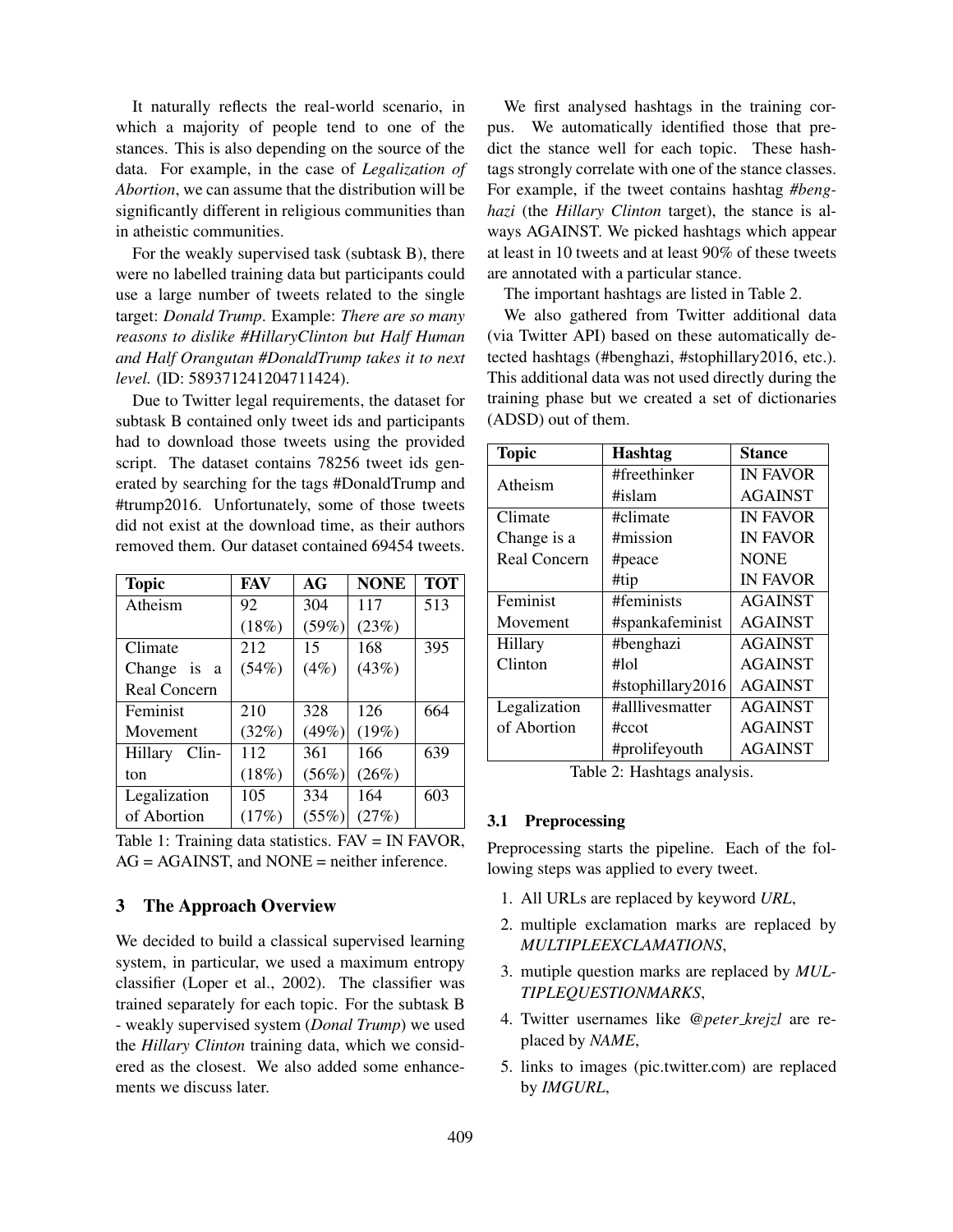- 6. hashtag *#sems* is removed,
- 7. initial tag *RT* is removed,
- 8. English stopwords are removed, <sup>3</sup>
- 9. only letters are preserved, the rest of the characters is removed,
- 10. for the *Donald Trump* target, we used training data from the *Hillary Clinton* target but we removed the following words from the tweets: *hillary, hilary, clinton*.

#### 3.2 Features

A basic set of features was created from the preprocessed text. Unigrams perform quite well in the task (Somasundaran et al., 2009), so we used it as a baseline for all targets. The model is based on TF-IDF and uses not more than 750 features (first 750 words from the vocabulary). This is used for all five topics. Then, we implemented a set of other features that could be turned on or off for each topic.

We built a set of features from hashtags in Table 2. In maximum 50 unigram and bigram features were generated from the hashtags using the TF-IDF weighting.

Anand et al. (2011) showed that initial n-grams are useful features. Our system supports initial unigrams to initial trigrams, the maximum number is 50 features. However, from our experiments with the training dataset, we found useful only initial unigrams, and initial bigrams for the *Hillary Clinton* target (turned on for *Donald Trump* as well).

Another surface feature was tweet length (in words) after preprocessing.

Part-of-speech tags were generated from the preprocessed tweet and we built unigram and bigram data model using TF-IDF, limited to 50 features.<sup>4</sup>

**General Inquirer** (GI)<sup>5</sup> (General-Inquirer, 1966) provides dictionaries useful for example for sentiment analysis. We used a subset of the dictionary, in particular columns: *Positiv*, *Negativ*, *Hostile*, *Strong*, *Pleasure*, *Pain*.

Entity-centered sentiment dictionaries (ECSD): We used another resource borrowed from the sentiment analysis: dictionaries created mainly for the purpose of entity-related polarity detection (Steinberger et al., 2012). We used both the highly positive and positive terms<sup>6</sup> as IN FAVOR features and highly negative / negative terms as AGAINST features.

In some topics like *Legalization of abortion* or *Atheism* any reference to a bible (e.g., *Romans 12:2*) is also a very good indicator. We add additional binary feature based on the presence of a bible reference.<sup>7</sup>

Domain Stance Dictionary (DSD) Based on the training data analysis of each topic, we created a list of key words that tend to indicate a particular stance. We first generated a list of candidates: for each topic, we took words with ratio  $frequency - in$  $topic/frequency - in - the - training - data >$ 0.6 and  $frequency - in - topic > 1$ . If a word occurred at least 4 times more frequently in 'IN FA-VOR' tweets than in 'AGAINST', it was added to the 'IN FAVOR' candidates' list. We repeated the same approach to produce 'AGAINST' candidates. The lists were then filtered manually and it resulted in strong stance-predictive keywords lists. All the lists together contain 221 words, an average list had 22 words. For instance, for the *Legalization of Abortion* topic, the following words or hashtags suggest the AGAINST stance: *unborn, womb, prolifegen, conception, precious, chooselife, kills, abortionismurder, destroys, itsnotonitsnotsafe, manslaughter, eliminated, cannibalism, heartbeat, . . .* We used the number of words from each dictionary the tweets contain as features.

Additional Domain Stance Dictionary (ADSD): In the case of the *Legalization of Abortion* and *Hillary Clinton* topics, we created additional two dictionaries per topic. It was a similar exercise to DSD, but we used the additional tweets gathered through Twitter API as an input. For example, the AGAINST dictionary for *Hillary Clinton* contains: *attack, benghazihearings, blamed, blood, BloodOn-HerHands, corrupt, irritated, Killary, . . .* .

<sup>3</sup>We used stopwords available in the *nltk.corpus* python library.

<sup>4</sup>We used *Nltk* part-of-speech tagger.

<sup>5</sup> http://www.wjh.harvard.edu/ inquirer/

<sup>&</sup>lt;sup>6</sup>There are two levels of intensity for both polarities.

<sup>&</sup>lt;sup>7</sup>Simple python regular expression  $(\dagger) : (\dagger)$ .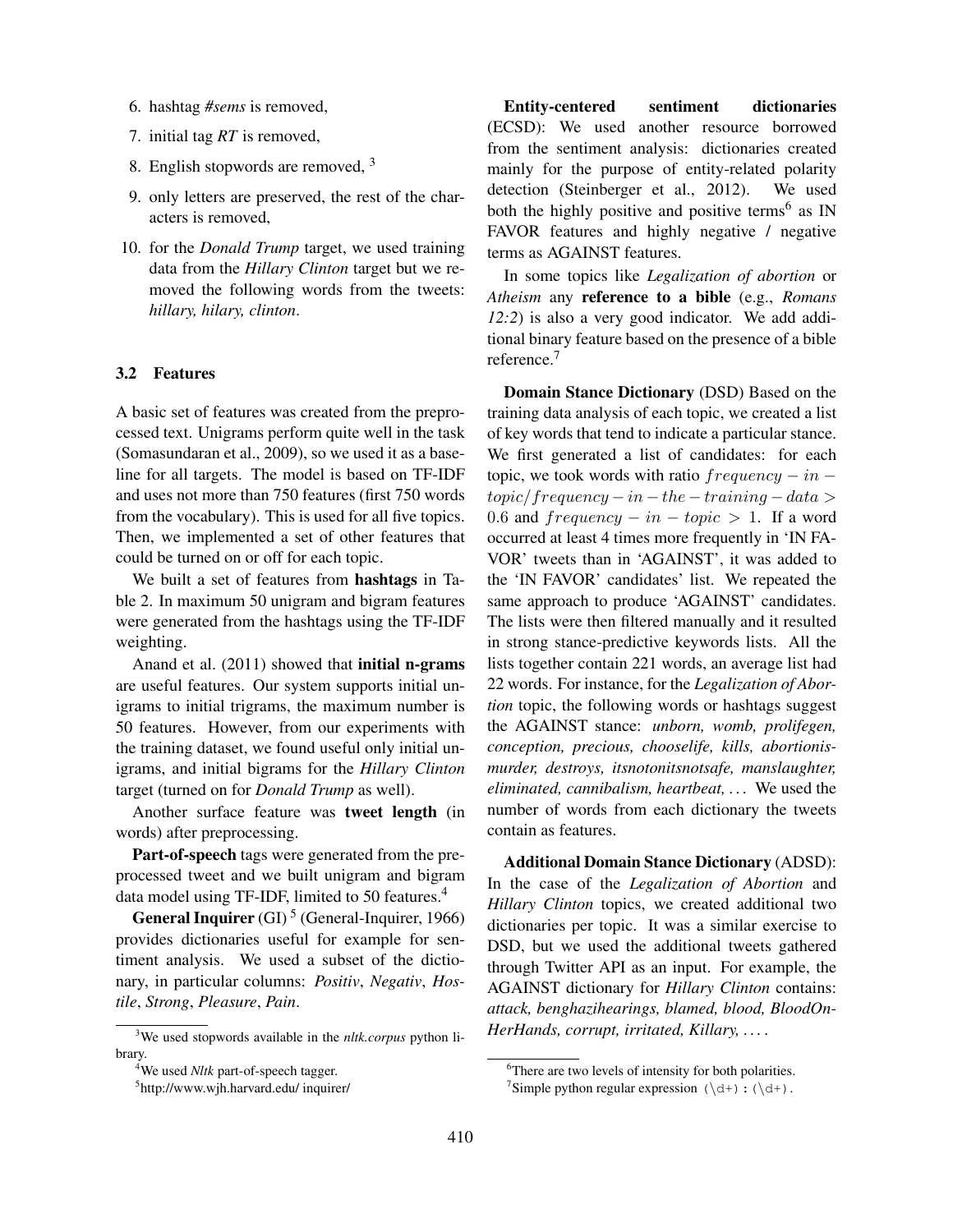Both the DSD and ADSD dictionaries contain terms that strongly indicate a particular stance. They were used to modify the final output towards the particular stance and override the classifier result. For each tweet we count the number of words from each positive or negative DSD/ADSD. If there are more words from the positive dictionary then the whole tweet is deemed FAVOR and vice versa. If the counts of positive and negative words are equal then the override logic is not used. We also noticed (during the development phase) that the classifier was overridden only few times in the Task A, while more times in the Task B. We think it is due to the different training data used for the Donald Trump task.

## 4 Configuration and Results

During the development phase, we used 10-fold cross-validation to test all combinations of features. Each particular dataset was split randomly. For each experiment we measured average F1-score on IN FAVOR and AGAINST classes, the same metric as the official one (Mohammad et al., 2016). This way we identified an optimal set of features for each topic, listed in Table 3.

| <b>Topic</b> | <b>Features</b>                 |  |  |
|--------------|---------------------------------|--|--|
| Atheism      | Unigrams, Bible reference, DSD  |  |  |
| Climate      | Unigrams, Hashtags, POS, DSD    |  |  |
| Feminism     | Unigrams, Hashtags, DSD         |  |  |
| Hillary      | Unigrams, Hashtags, Initial un- |  |  |
|              | igrams, Initial Bigrams, ECSD,  |  |  |
|              | DSD, DSDA                       |  |  |
| Abortion     | Unigrams, Bible reference,      |  |  |
|              | DSD, DSDA                       |  |  |
| Trump        | Unigrams, Hashtags, Initial Un- |  |  |
|              | igrams, Initial Bigrams, ECSD,  |  |  |
|              | DSD, DSDA                       |  |  |

Table 3: Features per topic used for the submission.

Table 4 shows results on the development set. We reached the best improvement over the baseline for *Hillary Clinton*, followed by *Feminism* and *Atheism*. However, detecting a correct stance for these targets seemed to be the most difficult.

Official results of the SemEval task are summarized in Table 5. There were 19 participating systems for subtask A and 9 for subtask B. We performed well for *Abortion* (2nd), *Climate* (3rd) and *Hillary Clinton* (4th) targets in comparison with the other participating systems, we received an average rank for *Atheism* and *Feminism*. The overall rank was 9th.

In the weakly supervised subtask (*Donald Trump*), we were ranked 4th, only the top system was significantly better. The difference between performances on the *Hillary Clinton* and *Donald Trump* topics (.5982 vs. .4202) indicate the difference in complexity between the subtasks.

It seems that although Clinton and Trump are competitors on political stage, Clinton's training data brought useful features for Trump as well (criticizing or praising a politician), although in many cases the overriding strategy corrected the classifier's prediction.

| <b>Topic</b> |         |       | <b>Baseline Features Features Diff</b> |         |
|--------------|---------|-------|----------------------------------------|---------|
|              | $(uni-$ | (no   | $+$ over-                              | against |
|              | grams)  | over- | ride                                   | base-   |
|              |         | ride) |                                        | line    |
| Atheism      | .5579   | .6314 | .6314                                  | $+13%$  |
| Climate      | .6250   | .6589 | .6590                                  | $+5\%$  |
| Feminism     | .4722   | .5424 | .5443                                  | $+15%$  |
| Clinton      | .4460   | .5386 | .5386                                  | $+21%$  |
| Abortion     | .6250   | .6749 | .6749                                  | $+8\%$  |

Table 4: Development results per topic with features turned on/off (K-10 fold validation).

| <b>Topic</b> | UWB      | Avg. sys- | Best sys- |
|--------------|----------|-----------|-----------|
|              | (Rank)   | tem       | tem       |
| Atheism      | .5788(8) | .5510     | .6725     |
| Climate      | .4690(3) | .4219     | .5486     |
| Feminism     | .5182    | .5155     | .6209     |
|              | (10)     |           |           |
| Hillary      | .5982(4) | .5248     | .6712     |
| Abortion     | .6198(2) | .5472     | .6332     |
| Sub-task     | .6342(9) | .6202     | .6782     |
| A            |          |           |           |
| Sub-task     | .4202(4) | .3737     | .5628     |
| В            |          |           |           |

Table 5: Official results of the SemEval task. There were 19 submissions for subtask A and 9 submissions for subtask B.